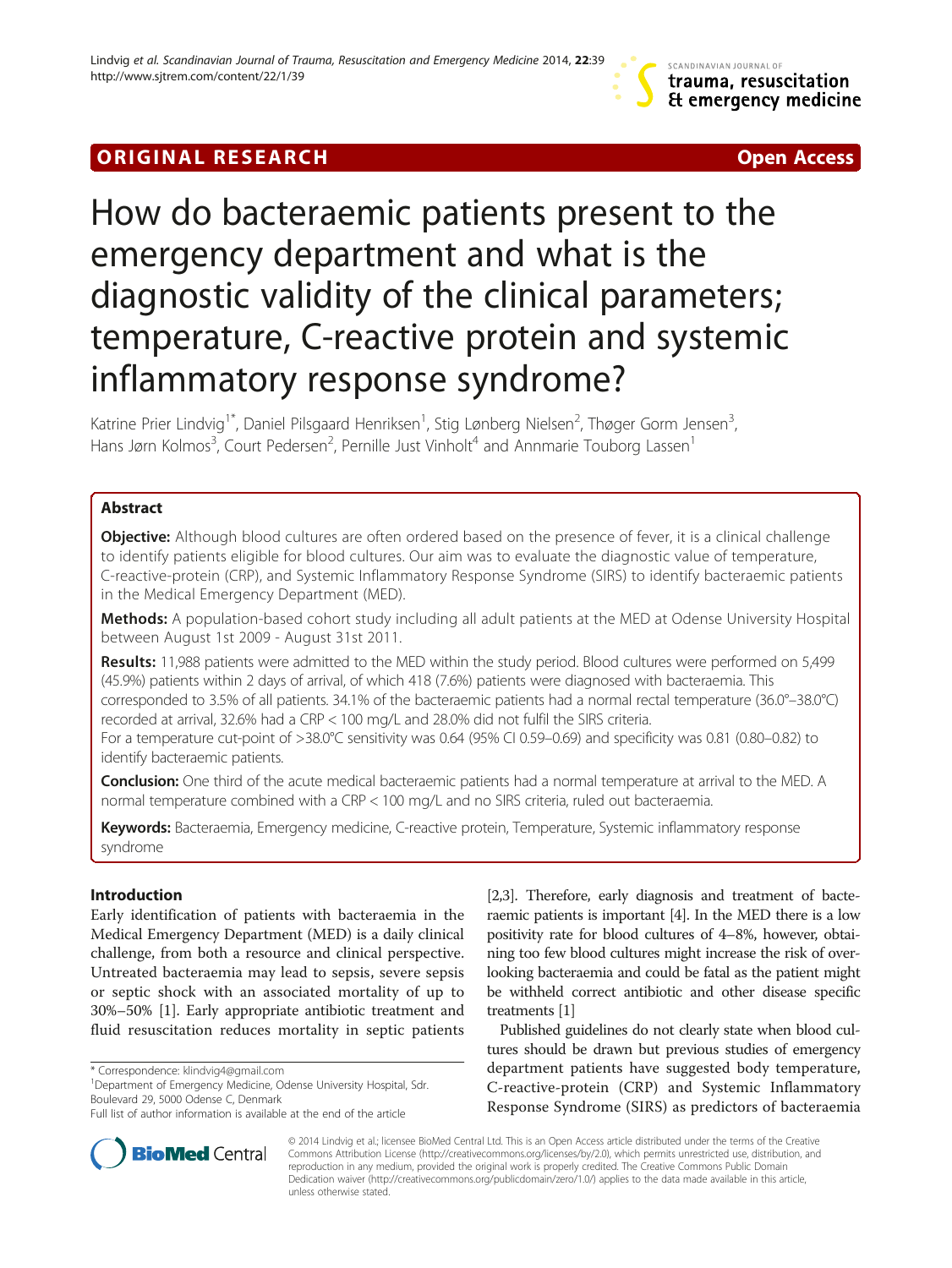[[5-11\]](#page-7-0). However, the value of these as clinical predictors in the MED needs further clarification. Previous studies have developed more complex models for predicting bacteraemia and some found good performance, but are until now not validated in other populations [[1\]](#page-7-0).

The aim of this study was to evaluate the diagnostic performance of the clinical parameters; temperature, CRP and SIRS as predictors of community-acquired bacteraemia in patients admitted to the MED.

# Methods

Study design and participants

We conducted a population-based cohort study consecutively enrolling all first-time admissions among adult patients (age >15 years) arriving at the MED at Odense University Hospital, between August 1st 2009 - August 31st 2011. The hospital is an 1100 bed level 1-trauma centre and a university teaching hospital with all specialities present. It serves both as a tertiary and primary hospital with a primary catchment area of 288,000 persons. The MED had approximately 9,000 admissions annually during the observation period.

#### Data sources

All patients had their blood pressure, pulse rate, respiratory frequency, oxygen saturation, rectal temperature, and level of consciousness/Glasgow Coma Scale measured or calculated at arrival, and had standard blood samples drawn including leukocyte count, platelet count, CRP, creatinine, PT-INR and bilirubin. Additional to these standard diagnostic tools, a proportion of patients had an arterial blood test done including  $PaO<sub>2</sub>$ , lactate and pH. The decision to draw blood cultures and arterial blood tests was made by the attending physician, and patients without blood cultures, were classified as negative/non-bacteraemic. We linked all included patients to the hospital's biochemistry and microbiology registries, as well as the Danish National Patient Register [[12\]](#page-7-0) and the Danish Civil Registration Register to describe microbiological and biochemical results as well as comorbid conditions. Linkage between the databases used in this study was possible using the Danish civil registration number, a unique personal identification number assigned to every Danish citizen at birth [\[13\]](#page-7-0).

# Microbiological methods

The blood cultures were incubated and screened for growth of microorganisms for 6 days or until detected positive, using the Bactec 9240 system (Becton Dickinson, NJ, USA) until January 2011 and the Bact/Alert system (BioMérieux) thereafter. Routine methods for identification of bacteria were based on conventional characterisation [\[14\]](#page-7-0), the Danish reference programme [\(www.dskm.dk](http://www.dskm.dk)), and

automated identification using Vitek 2 (bioMérieux) and MALDI-TOF (SARAMIS, bioMérieux).

### **Definitions**

Community-acquired bacteraemia was defined as having a positive blood culture drawn within the first two days of admission. A blood culture consisted of two blood culture sets, each comprising one aerobic and one anaerobic bottle, and we defined bacteraemia as either: [[1\]](#page-7-0) recognised pathogens detected in ≥1 blood culture, or [[2](#page-7-0)] common skin contaminants (coagulase-negative staphylococci, Bacillus spp, Propionibacterium spp, Corynebacterium spp, viridans group streptococci, Aerococcus spp, or Micrococcus spp) detected in ≥2 blood culture sets within 5 days [[15](#page-7-0)-[17\]](#page-7-0). The date of the first positive blood culture set was regarded as the date of bacteraemia. Polymicrobial bacteraemia was defined as isolation of ≥2 different microorganisms, deemed to represent bacteraemia, within 2 days [[18](#page-7-0)].

Abnormal temperature was defined as >38.0°C or <36.0°C [[6](#page-7-0)].  $CRP \le 10$  mg/L was defined as normal, and  $CRP >$ 100 mg/L was considered as highly elevated and has previously been correlated with bacterial infections [[19](#page-7-0)]. SIRS was defined as present if at least two of the following four criteria were fulfilled: body temperature >38.0°C or <36.0°C, respiratory frequency >20 breaths/min or  $PaCO<sub>2</sub> < 4,3$  kPa, pulse rate >90 beats/min, and leukocyte count >12.0 ×  $10^9$ /L or <4.0 ×  $10^9$ /L [[20\]](#page-7-0).

To account for comorbidity, all patients were classified according to the Charlson Comorbidity Score into groups; 0: no comorbidity, 1: light/moderate comorbidity or  $\geq$ 2: high comorbidity [[21](#page-7-0)].

## Statistical analysis

Patient baseline characteristics were categorised and presented as numbers and percentages. Patients were included at their first MED contact within the study period. The hypothesis of equal proportions was tested using the chi-squared test. ROC for temperature, CRP and SIRS were presented with the area under the operating curve (AUC). For evaluation of the optimal cut-point the following ranges were analysed; Temperature: 35°C– 41°C, CRP: 10–350 mg/L. SIRS was analysed by the presence of 0–4 positive SIRS criteria. The optimum cut-points were identified at the receiving operating curve where the Youden Index was maximal, hence where the sum of sensitivity and specificity was the highest [[22](#page-7-0)]. Sensitivity, specificity, predictive positive value, predictive negative value and likelihood ratios were estimated based on all included patients. The 95% confidence intervals were calculated based on a normal distribution of the estimates. Statistical tests were twosided and a p-value of <0.05 was considered statistically significant. In the case of missing data, the values were registered as normal. Statistical analyses were performed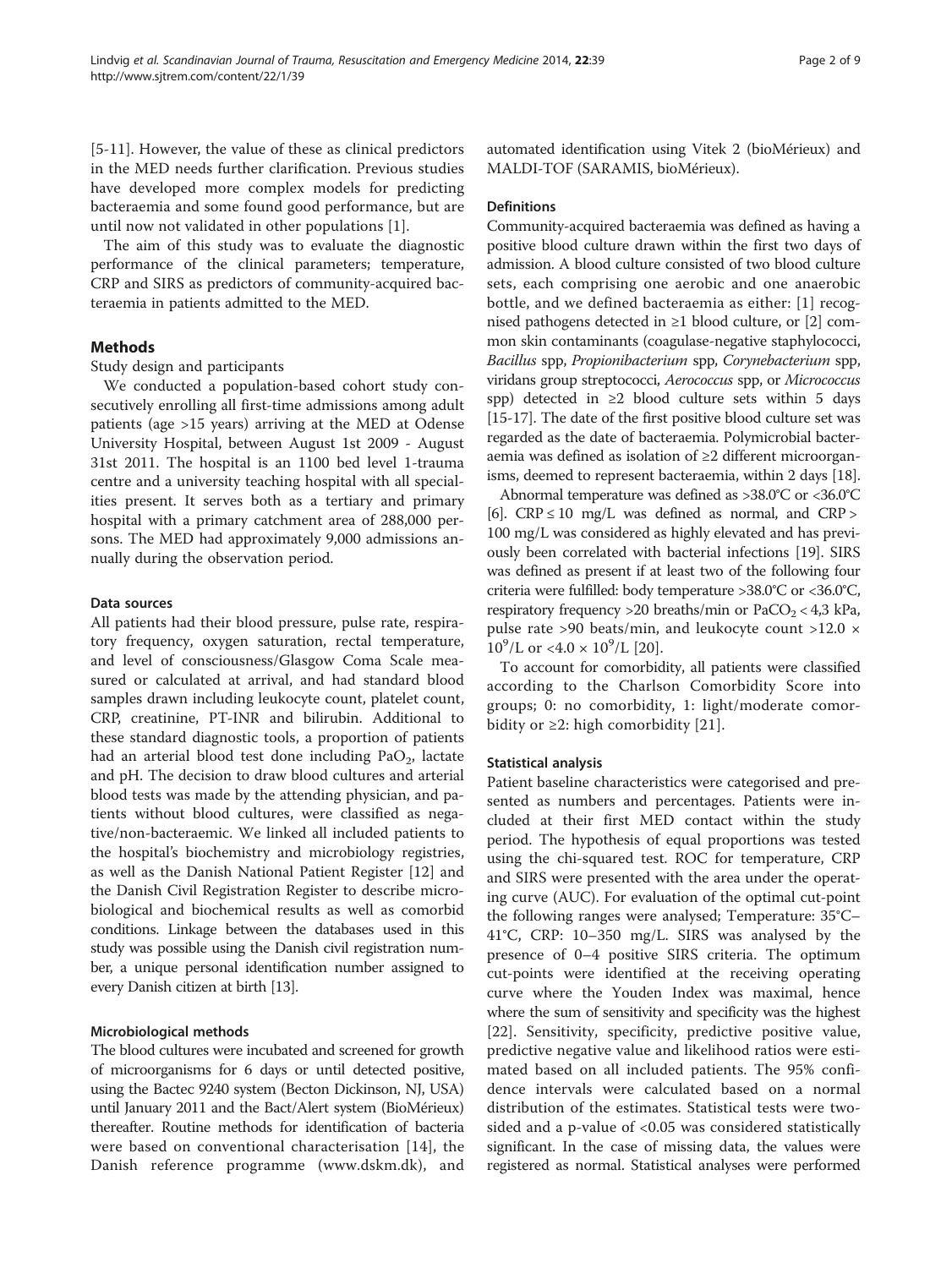and analysed using Stata 12.1 (Stata Corp LP, College Station, Texas).

# Ethics

The study was approved by the Danish Data Protection Agency (No. 2008-58-0035) and the Danish National Board of Health (No. 3-3013-35). In observational studies review by an Ethics Board is not required according to Danish law.

# Results

During the study period 12,027 patients had a total of 17,332 admissions to the MED. We excluded 39 patients because of missing identification data and included 11,988 patients. Of these 5,492 (45.8%) were males, and the median age was 66 years (range 15–103). Table [1](#page-3-0) summarises the baseline characteristics for all included patients.

In total 5,499 (45.9%) patients had blood cultures performed, of which 418 (7.6%) were diagnosed as having true bacteraemia, corresponding to 3.5% of all MED patients.

The most frequent pathogen was Escherichia coli, which accounted for 30.4% of all bacteraemia, followed by Streptococcus pneumoniae (13.0%) and Staphylococcus aureus (10.3%). Polymicrobial bacteraemia accounted for 7.2%. E. coli and S. pneumoniae represented the highest proportions of bacteria, among the febrile patients and were more likely to have a CRP response >100 mg/L and to have SIRS. Additionally, we found that E. coli and S. aureus represented the highest proportions among the non-febrile bacteraemic patients (Table [2](#page-4-0)).

Bacteraemia among MED patients was associated with male sex, higher age, higher Charlson Comorbidity Score, an abnormal body temperature (>38.0°C or <36.0° C), CRP >100 mg/L and SIRS, compared to nonbacteraemic patients (Table [1](#page-3-0)).

## **Temperature**

In this study 381 of the bacteraemic patients had a temperature measured at arrival, hereof 130/381 (34.1%) were normotherm at arrival to the MED. Figure [1](#page-5-0) presents the ROC for different clinical cut-points. The AUC for temperature as a predictor of bacteraemia was 0.75 (95% CI 0.72–0.77), representing a sensitivity of 0.64 and a specificity of 0.81 at a cut-point of >38.0°C. The positive predictive value (PPV) at this cut-point was 11.5% and the negative predictive value (NPV) was 98.3% (Table [3\)](#page-5-0).

## C-reactive protein

In this study 411 of the bacteraemic patients had a CRP measured at arrival, hereof 134/411 (32.6%) had a CRP < 100 mg/L and 18 (4.4%) bacteraemic patients had a  $CRP < 10$  mg/L.

Figure [2](#page-6-0) presents the ROC for different clinical cutpoints. The AUC for CRP as a predictor of bacteraemia was 0.71 (95% CI 0.67–0.73), representing a sensitivity of 0.67 and a specificity of 0.79 at a cut-point of 100 mg/ L. The positive predictive value (PPV) at this cut-point of CRP was 11.8% and the negative predictive value (NPV) was 98.3% (Table [3](#page-5-0)).

## Systemic inflammatory response syndrome

In this study all bacteremic patients had a SIRS status noted at arrival, hereof 117/418 (28.0%) did not fulfil the criteria for SIRS. Figure [3](#page-6-0) presents the ROC for the number of fulfilled criteria for SIRS. The AUC for SIRS as a predictor of bacteraemia was 0.76 (95% CI 0.74– 0.78), representing a sensitivity of 0.72 and a specificity of 0.69 at a clinical cut-point of two SIRS criteria. The positive predictive value (PPV) at this cut-point of SIRS was 7.8% and the negative predictive value (NPV) was 98.6% (Table [3\)](#page-5-0).

# Combination

If the three tests were combined, 7,537 (62.8%) of all included patients had either a CRP level  $\geq 100$  mg/L, a temperature >38.0°C or fulfilled the criteria for SIRS. Of the 418 bacteraemic patients, 397 (95.0%) fulfilled one or more of these three criteria, representing a diagnostic test for bacteraemia with a sensitivity of 95.0% and a specificity of 38.3%. The positive predictive value (PPV) of this test was 5.3% and the negative predictive value (NPV) was 99.5% (Table [3](#page-5-0)).

Of the patients who had blood cultures performed in the MED in the present study, 1,287 (23.4%) had a temperature <  $38.0^{\circ}$ C, a CRP <  $100$  mg/L, and did not fulfil the criteria for SIRS, and thereby had a low probability of bacteraemia. Of these patients, 21 had bacteraemia, which equals 1.6% of the low risk patients and 5.0% of all bacteraemic patients.

# **Discussion**

In this population-based study investigating bacteraemia in the MED, we found that 7.6% of all MED patients who had blood cultures drawn, within the first 48 hours after admission, had bacteraemia, corresponding to 3.5% of all MED patients. Although fever, elevated CRP and SIRS all are associated with bacteraemia, they would separately overlook one third of all bacteraemic patients as individual tests. Among all bloodcultured patients admitted to the MED with a low CRP, no SIRS and no fever registered at arrival, only 1.6% had bacteraemia. However, 23% of all blood cultures were drawn among these low risk patients.

Other studies found a positivity rate of 4–12.6% for blood cultures drawn in the ED [[1,5,6,9,11](#page-7-0)[,23-25](#page-8-0)]. In the present study the three most frequently detected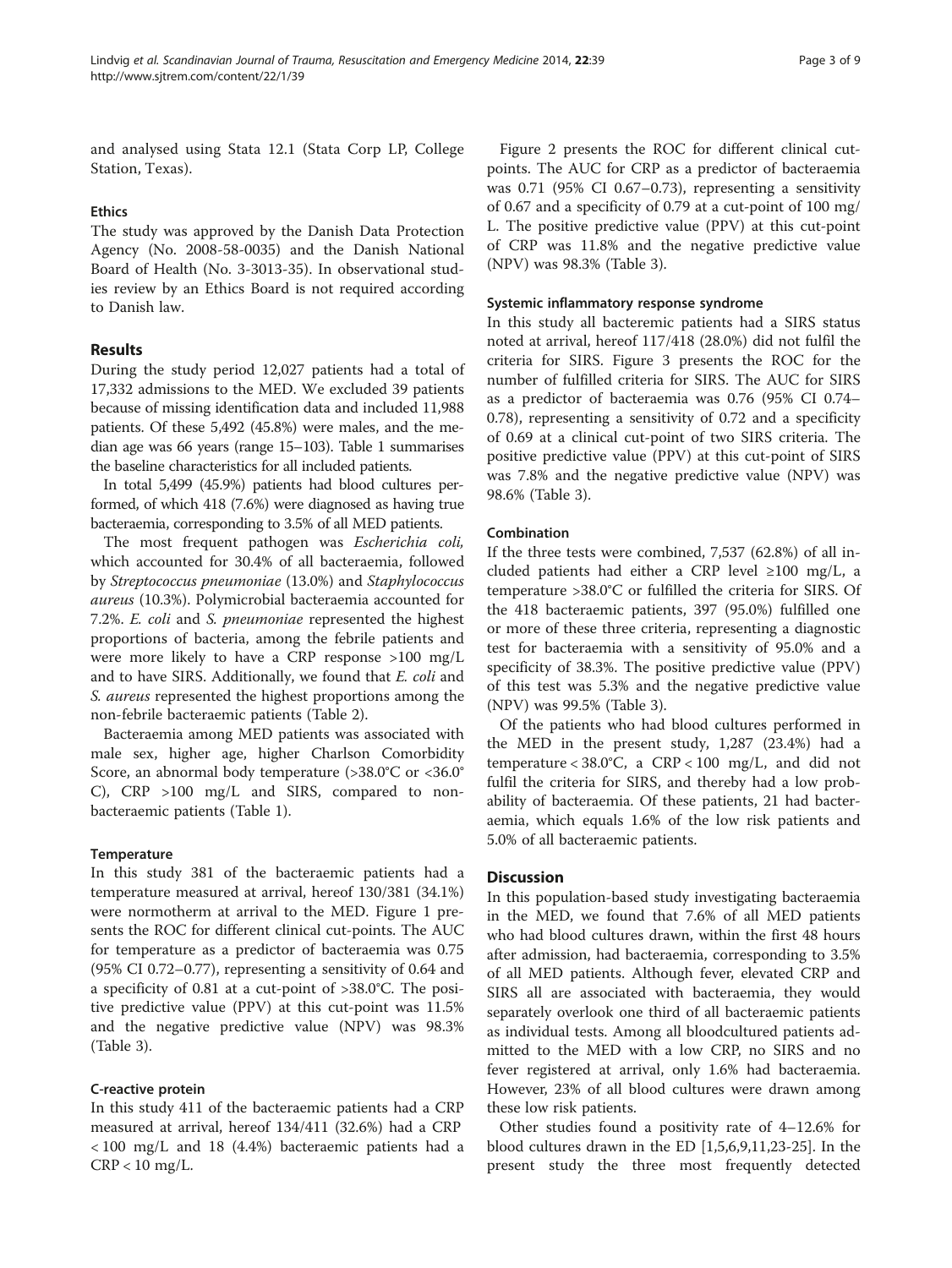#### <span id="page-3-0"></span>Table 1 Patient characteristics

| <b>Characteristics</b>                                                              |                              | <b>Blood cultured</b>              |                                          |                                           |  |  |
|-------------------------------------------------------------------------------------|------------------------------|------------------------------------|------------------------------------------|-------------------------------------------|--|--|
|                                                                                     | <b>Total</b><br>$n = 11.988$ | Not blood-cultured<br>$n = 6.489*$ | Non-bacteraemic patients<br>$n = 5.081*$ | <b>Bacteraemic patients</b><br>$n = 418*$ |  |  |
| Age, median 66 years (range 15-103)                                                 |                              |                                    |                                          |                                           |  |  |
| $-15 - 64$                                                                          | 5799                         | 3442 (59.4)                        | 2205 (38.0)                              | 152(2.6)                                  |  |  |
| $-65 - 79$                                                                          | 2974                         | 1447 (48.7)                        | 1384 (46.5)                              | 143 (4.8)                                 |  |  |
| $-280$                                                                              | 3215                         | 1600 (49.8)                        | 1492 (46.4)                              | 123(3.8)                                  |  |  |
| Sex                                                                                 |                              |                                    |                                          |                                           |  |  |
| - Male                                                                              | 5492                         | 2861 (52.1)                        | 2396 (43.6)                              | 235(4.3)                                  |  |  |
| - Female                                                                            | 6496                         | 3628 (55.8)                        | 2685 (41.4)                              | 183 (2.8)                                 |  |  |
| Body temperature $>$ 38.0 or < 36.0 $C^{\circ}$                                     | 2479                         | 336 (13.6)                         | 1892 (76.3)                              | 251 (10.1)                                |  |  |
| Heart rate $\geq 90$ bpm                                                            | 4530                         | 1807 (39.9)                        | 2473 (54.6)                              | 250(5.5)                                  |  |  |
| Respiratory freq $\geq$ 20 breaths/minute                                           | 2750                         | 848 (30.8)                         | 1704 (62.0)                              | 198 (7.2)                                 |  |  |
| Bloodpressure ≤ 90 mmHq                                                             | 322                          | 119 (36.9)                         | 159 (49.4)                               | 44 (13.7)                                 |  |  |
| Oxygen saturation $\leq 90\%$                                                       | 565                          | 177 (31.3)                         | 349 (61.8)                               | 39(6.9)                                   |  |  |
| $PaO2 \le 10.0$ kPa                                                                 | 1883                         | 593 (31.5)                         | 1164 (61.8)                              | 126(6.7)                                  |  |  |
| Leukocyte count $\geq$ 12.0 or $\leq$ 4.0 $\times$ 10 <sup>9</sup> /L               | 3904                         | 1370 (35.1)                        | 2285 (58.5)                              | 249 (6.4)                                 |  |  |
| Neutrophil count $\geq$ 7.0 × 10 <sup>9</sup> /L or $\leq$ 2.0 × 10 <sup>9</sup> /L | 6286                         | 2633 (41.9)                        | 3319 (52.8)                              | 334 (5.3)                                 |  |  |
| $CRP \ge 10$ mg/dL                                                                  | 6596                         | 2218 (33.6)                        | 3990 (60.5)                              | 388 (5.9)                                 |  |  |
| $CRP \ge 100$ mg/dL                                                                 | 2341                         | 331 (14.2)                         | 1733 (74.0)                              | 277 (11.8)                                |  |  |
| Lactate $\geq$ 2.0 mmol/L                                                           | 765                          | 282 (36.9)                         | 422 (55.1)                               | 61(8.0)                                   |  |  |
| $pH \leq 7.35$                                                                      | 482                          | 173 (35.9)                         | 289 (60.0)                               | 20(4.1)                                   |  |  |
| Creatinine ≥ 177 µmol/L                                                             | 868                          | 369 (42.5)                         | 424 (48.9)                               | 75 (8.6)                                  |  |  |
| <b>SIRS</b>                                                                         |                              |                                    |                                          |                                           |  |  |
| No SIRS                                                                             | 8141                         | 5518 (72.0)                        | 2506 (32.7)                              | 117(1.5)                                  |  |  |
| <b>SIRS</b>                                                                         | 3847                         | 971 (25.3)                         | 2575 (66.9)                              | 301 (7.8)                                 |  |  |
| Charlson Comorbidity Score                                                          |                              |                                    |                                          |                                           |  |  |
| - 0                                                                                 | 5510                         | 3252 (59.0)                        | 2106 (38.2)                              | 152(2.8)                                  |  |  |
| $-1$                                                                                | 2649                         | 1423 (53.7)                        | 1135 (42.9)                              | 91(3.4)                                   |  |  |
| $-22$                                                                               | 3829                         | 1814 (47.4)                        | 1840 (48.0)                              | 175 (4.6)                                 |  |  |

Baseline characteristics of all adult first-time admissions to the Medical Emergency Department. Data based on initial vital values and standard blood samples. CRP: C-reactive protein. SIRS: Systemic Inflammatory Response Syndrome. \*The percent is presented horizontally, and can be interpreted as the positive predictive value for the specific variable among the bacteraemic patients.

pathogens were *E. coli*, *S. pneumoniae* and *S. aureus*. Similarly, other studies have found *E. coli*, *S. aureus*, and Streptococcus species to be the most frequently detected pathogens in blood cultures drawn in the ED [[5,7-9](#page-7-0)[,23,26,27](#page-8-0)]. We found that among the febrile bacteraemic patients the highest proportion of bacterial species were *E. coli* and *S. pneumoniae*. In addition, *S. pneumoniae* was likely to have a CRP response >100 mg/L and a SIRS response. Except for *E. coli, S. aureus* was most commonly isolated among the non-febrile bacteraemic patients (Table [2\)](#page-4-0). This finding is interesting because it indicates that the lack of fever response may depend on the microorganism present in the blood culture. However, we found no other studies analysing this aspect within the emergency department.

#### Single parameters

In this study, a large proportion of the bacteraemic patients presented to the MED without fever. In parallel, other studies have found similar results, ranging between 24–37% [[6,11,](#page-7-0)[28,29\]](#page-8-0). A review by Coburn et al. found that a temperature cut-point of  $≥38.5^\circ$  gave a positive likelihood ratio for bacteraemia of 1.4 [\[5\]](#page-7-0). In the present study the positive likelihood ratio for patients with a temperature >38.0 was 3.4 (3.1–3.6). A positive likelihood ratio higher than 10 has previously been proposed as an indication of an acceptable value of a diagnostic test [[30](#page-8-0)]. The combination of a large proportion of bacteraemic patients being non-febrile and the positive likelihood ratio of 3.4 for temperature as a diagnostic test for bacteraemia supports our research hypothesis that the validity of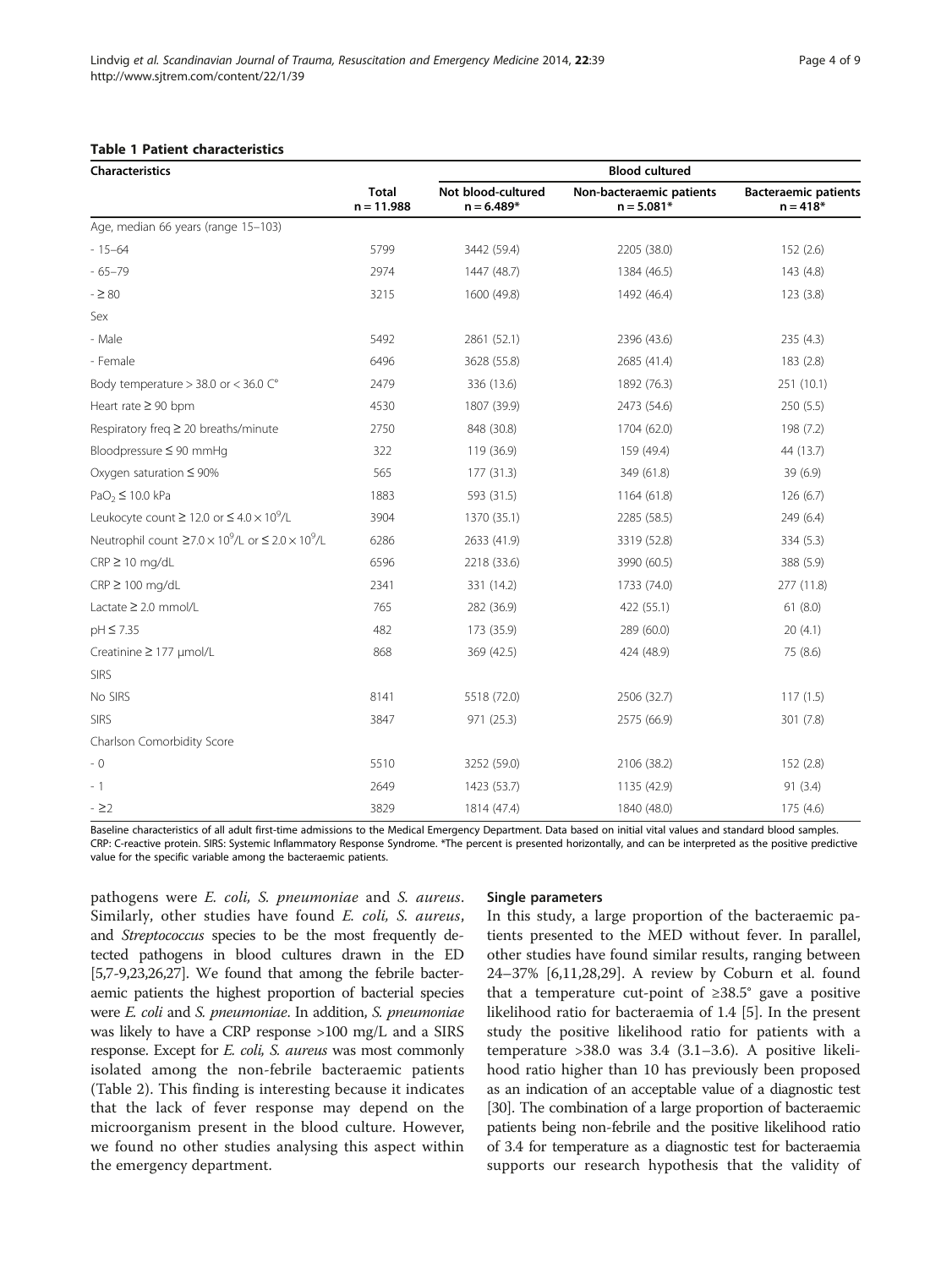|                                  | Non-febrile<br>$n = 130 (%)$ | Febrile<br>$n = 251(%)$ | CRP < 100<br>$n = 134(%)$ | $CRP \ge 100$<br>$n = 277(%)$ | No SIRS<br>$n = 117(96)$ | <b>SIRS</b><br>$n = 301(%)$ |
|----------------------------------|------------------------------|-------------------------|---------------------------|-------------------------------|--------------------------|-----------------------------|
| Escherichia coli                 | 39 (30.0)                    | 78 (31.1)               | 36 (26.9)                 | 88 (31.8)                     | 32(27.3)                 | 95 (31.6)                   |
| Klebsiella species               | 9(6.9)                       | 14(5.6)                 | 9(6.7)                    | 16(5.8)                       | 4(3.4)                   | 21(7.0)                     |
| Salmonella species               | 0(0.0)                       | 5(2.0)                  | 4(3.0)                    | 2(0.7)                        | 1(0.8)                   | 5(1.7)                      |
| Other Enterobacteriaceae         | 3(2.3)                       | 11 $(4.4)$              | 6(4.5)                    | 10(3.6)                       | 6(5.1)                   | 11(3.7)                     |
| Anaerobic Gram-negative rods     | 7(5.4)                       | 4(1.6)                  | 2(1.5)                    | 9(3.2)                        | 4(3.4)                   | 6(2.0)                      |
| Neisseria meningitidis           | 2(1.5)                       | 1(0.4)                  | 1(0.7)                    | 2(0.7)                        | 1(0.8)                   | 2(0.7)                      |
| Other Gram-negative              | 11(8.5)                      | 11 $(4.4)$              | 9(6.7)                    | 13(4.7)                       | 6(5.1)                   | 16(5.3)                     |
| Staphylococcus aureus            | 19 (14.6)                    | 21(8.4)                 | 11(8.2)                   | 32 (11.5)                     | 13 (11.2)                | 30 (10.0)                   |
| Coagulase-negative staphylococci | 7(5.3)                       | 11 $(4.4)$              | 15(11.2)                  | 9(3.2)                        | 14 (12.0)                | 10(3.3)                     |
| Enterococcus species             | 4(3.1)                       | 7(2.8)                  | 7(5.2)                    | 7(2.5)                        | 8(6.8)                   | 10(3.3)                     |
| Hemolytic streptococci           | 4(3.1)                       | 18(7.2)                 | 10(7.5)                   | 13(4.7)                       | 3(2.6)                   | 20(6.6)                     |
| Non-hemolytic streptococci       | 4(3.1)                       | 7(2.8)                  | 7(5.2)                    | 5(1.8)                        | 6(5.1)                   | 4(1.2)                      |
| Streptococcus pneumoniae         | 13(10.0)                     | 38 (15.1)               | 6(4.5)                    | 46 (16.6)                     | 10(8.7)                  | 44 (14.6)                   |
| Gram-positive rods               | 2(1.5)                       | 3(1.2)                  | 2(1.5)                    | 4(1.4)                        | 3(2.6)                   | 3(1.0)                      |
| Polymicrobial                    | 6(4.6)                       | 22 (8.8)                | 9(6.7)                    | 21(7.6)                       | 6(5.1)                   | 24 (8.0)                    |
| Chi Squared Test                 |                              | < 0.001                 |                           | < 0.001                       |                          | < 0.001                     |

<span id="page-4-0"></span>Table 2 Pathogens stratified by temperature, CRP and SIRS at arrival to the MED

Microorganisms detected in 418 positive blood cultures defining true community-acquired bacteraemia, obtained within two days after admission in the Medical Emergency Department. "Febrile" represents patients arriving with a temperature >38.0°C, whereas"non-febrile" represents patients arriving with a temperature between 36.0°–38.0°C. The hypothesis of equal proportions was tested using the chi-squared test for the non-febrile and the febrile patients, the patients with a  $CRP < 100$  and  $CRP \ge 100$ , and finally for the patients with and without SIRS. The percent is presented vertically.

temperature as a single parameter for bacteraemia is only modest.

Many previous studies show that CRP is a difficult biomarker on which to rely solely in diagnosing different kinds of infections, due to the known delay in CRP response [[19\]](#page-7-0). Other studies have evaluated the effect of CRP as a predictor of bacteraemia and have found that CRP has limited validity as a diagnostic test for bacterial infections, because of the low positive predictive value and a poor discriminatory value [\[7](#page-7-0)-[9,](#page-7-0)[31,32\]](#page-8-0).

Tokuda et al. have shown that the presentation of shaking chills increases the likelihood of bacteraemia (positive likelihood ratio of 4.7) [[25\]](#page-8-0). In the present study we have no systematic information regarding chills, but find in parallel to other studies that a combination of fever with other clinical parameters improves the diagnostic validity.

#### Combination of different parameters

A population-based study of all first-time blood cultured patients by Leth et al. has recently proposed SIRS to be an adequate predictor of bacteraemia, and reports a crude odds ratio (OR) for bacteraemia of 7.25 (95% CI 1.75–30.1), and a sensitivity of 96.6%, compared to bloodcultured patients without SIRS [[11](#page-7-0)]. In contrast, the present study finds a sensitivity of SIRS of 64.3%. The discrepancy is probably related to the difference in patient population. Leth et al. studied an inpatient population, which involved both community-acquired and nosocomial bacteraemia. SIRS and temperature equally predicted bacteraemia, despite temperature being one of the SIRS criteria. Temperature had a slightly better specificity while SIRS had a better sensitivity (Table [3](#page-5-0)).

Although included in the SIRS criteria, we chose to separately analyze temperature as it is readily available, frequently measured and often decisive for the decision to draw blood cultures in daily clinical practice

If the decision to order blood cultures were based only on temperature, CRP or SIRS, (in our study population) one third of all bacteraemic patients would have been overlooked. For the clinician to minimize the risk of overlooking bacteraemic patients, one should use more than one predictor as diagnostic test. At the same time it is necessary to balance the use of resources. Studies on diagnostic strategies have previously focused on identifying low risk patients without the need of a blood culture drawn, thereby reducing healthcare costs without compromising patient care [[1\]](#page-7-0).

In the present study 95% of the bacteraemic patients had either a CRP above 100 mg/L, a rectal temperature above 38.0°C, or fulfilled at least two SIRS criteria. In our population it resulted in a negative predictive value of 99.5% (95% CI 99.3-99.7). For unknown reasons 23% of all blood cultures in the present study were performed in the group of patients with low risk of bacteraemia.

Implementation of a combined test, where all patients with either a temperature > 38.0°C, a CRP  $\geq$  100 mg/L or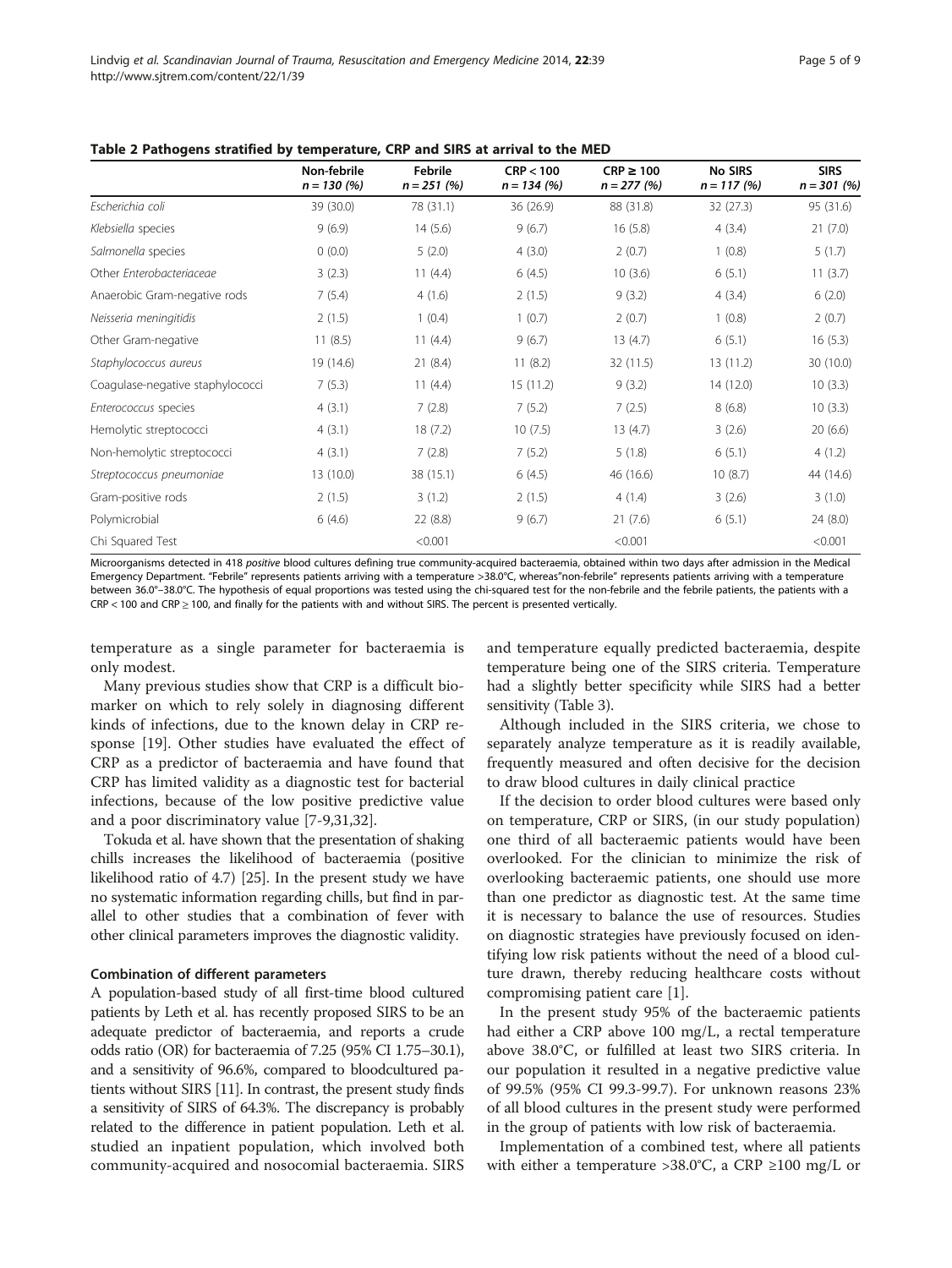<span id="page-5-0"></span>

positive SIRS are blood cultured, presents a very high negative predictive value. This combined test would entail a large group (23%) of low risk patients to be withheld from blood cultures, and thereby has the potential to decrease blood cultures drawn in the MED, among patients without suspicion of infection.

Despite the possible decrease in blood cultures among patients in low risk of infection, a combination test would entail a net increase in blood cultures from 45.9% to 63.0% if all patients with either a temperature >38.0°C, a CRP ≥100 mg/L or positive SIRS had blood cultures drawn in the MED. However, if the knowledge of patients in very low risk of bacteraemia is used by the clinician to avoid unnecessary blood cultures, it might be possible to reduce the total number of blood cultures in the MED. But this remains to be confirmed in a prospective controlled trial.

In parallel, Shapiro et al. estimated that by implementing their prediction rule for bacteraemia, blood cultures

drawn in the ED, could be reduced by 27%, reflecting a substantial financial saving per year and furthermore, a decreased quantity of false-positive results [[1\]](#page-7-0). In 1990, Bates et al. developed a clinical prediction model that allows the clinician to stratify patients according to their risk of bacteraemia and recommended blood cultures to be taken in all febrile patients (>38.3°C). For patients with a normal temperature and no other risk factors for bacteraemia (as they described) clinicians should consider to withhold blood cultures, which corresponds to this study's conclusions of determining the risk of bacteraemia based on multiple risk factors and not solely rely on one single parameter [\[33\]](#page-8-0).

It is a challenge to identify a perfect fast diagnostic test indicating bacteraemia. The right combination of a diagnostic test depends on the basic prevalence of the condition and the associated morbidity or mortality of the disease. Furthermore, it requires a well-validated

Table 3 Diagnostic test for CRP, temperature and SIRS

|                                   | Non-bacteremic<br><b>Patients</b><br>$*_{n}$ (%) | Bacteremic<br><b>Patients</b><br>n (%) | Sensitivity<br>(95% CI) | <b>Specificity</b><br>(95% CI)    | <b>PPV</b><br>(95% CI) | <b>NPV</b><br>(95% CI)                                                                          | $+LR$<br>(95% CI) | - LR<br>(95% CI) |  |
|-----------------------------------|--------------------------------------------------|----------------------------------------|-------------------------|-----------------------------------|------------------------|-------------------------------------------------------------------------------------------------|-------------------|------------------|--|
| Temperature $>$ 38.0 $^{\circ}$ C | 1879 (88.5)                                      | 245(11.5)                              |                         |                                   |                        | 64.3 (59.3–69.1) 80.8 (80.0–81.6) 11.5 (10.2–13.0) 98.3 (98.0–98.6) 3.4 (3.1–3.6) 0.4 (0.4–0.5) |                   |                  |  |
| $CRP \ge 100$ mg/dL               | 2064 (88.2)                                      | 277 (11.8)                             |                         |                                   |                        | 67.4 (62.6-71.9) 79.0 (78.2-79.8) 11.8 (10.6-13.2) 98.3 (98.0-98.6) 3.2 (3.0-3.5) 0.4 (0.3-0.5) |                   |                  |  |
| <b>SIRS</b>                       | 3546 (92.2)                                      | 301 (7.8)                              |                         | 72.0 (67.4–76.3) 69.4 (68.5–70.2) | 7.8 (6.9–8.7)          | $98.6(98.3-98.8)$ 2.4 (2.2-2.5) 0.4 (0.3-0.5)                                                   |                   |                  |  |
| Combination test                  | 7140 (94.7)                                      | 397(5.3)                               |                         | 95.0 (92.4-96.9) 38.3 (37.4-39.2) | $5.3(4.8-5.8)$         | 99.5 (99.3-99-7) 1.5 (1.5-1.6) 0.1 (0.1-0.2)                                                    |                   |                  |  |

Results of the diagnostic tests for the clinical parameters temperature, C-reactive protein (CRP), the Systemic Inflammatory Response Syndrome (SIRS) and the Combination test (Temperature >38°C, or a CRP > 100 mg/dL or  $\geq$  SIRS criteria). Analysed in all adult Medical Emergency Department patients (n = 11,988). PPV: Positive Predictive Value. NPV: Negative Predictive Value. +LR: Positive Likelihood Ratio, -LR: Negative Likelihood Ratio. CI: 95% Confidence Interval. \*: Non blood-cultured and blood cultured non-bacteraemic patients. The percent is presented horizontally.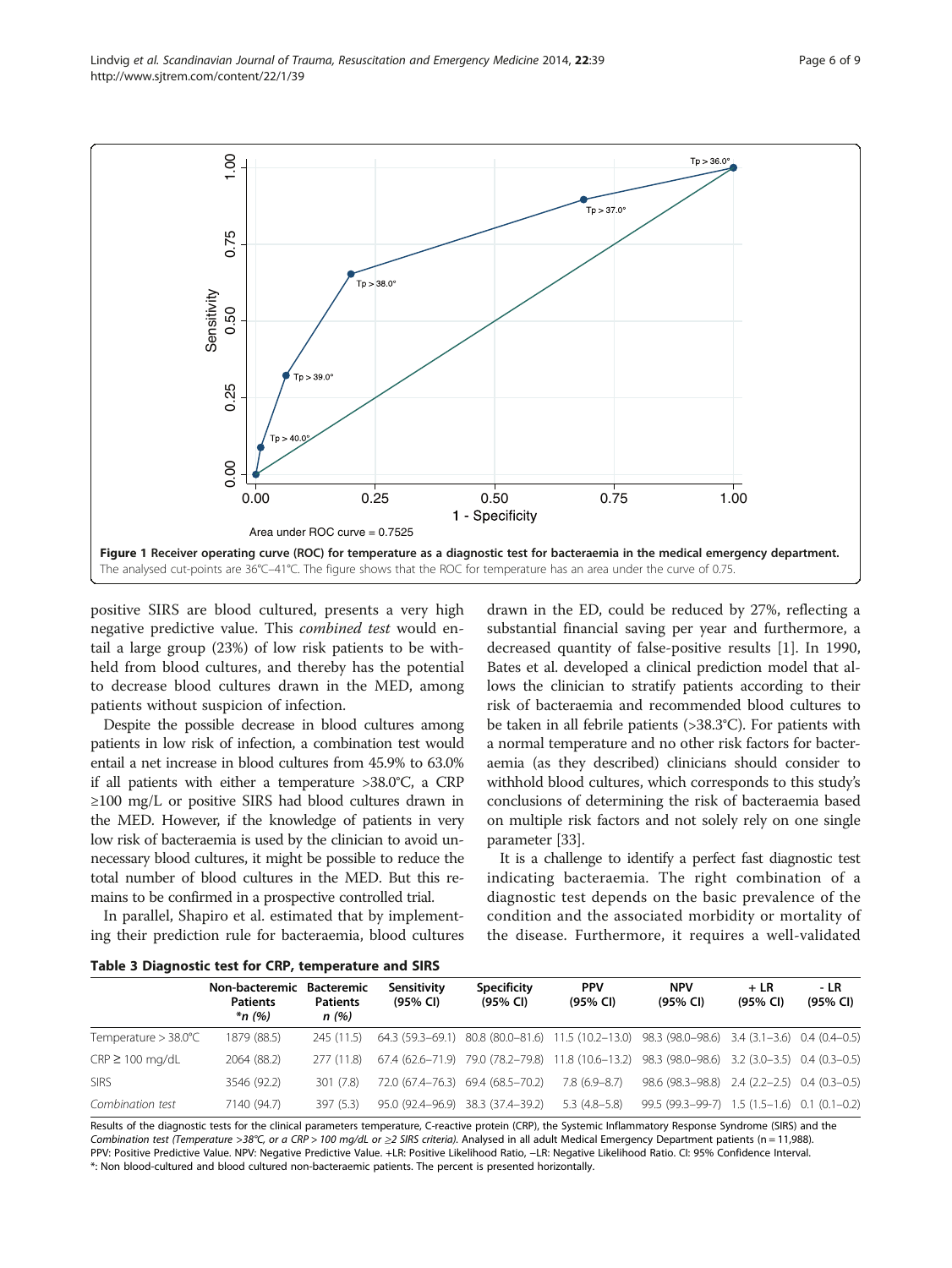<span id="page-6-0"></span>

strategy with high internal as well as external validity and reproducibility across different populations. The present study is not a validated model and cannot serve as such. However, it provides basic information to the clinicians not to rely solely on single parameters

such as temperature, CRP or SIRS when they decide to order a blood culture.

The strength of our study is the consecutive inclusion of all adult first-time admission patients arriving to the MED within the study period and the complete follow

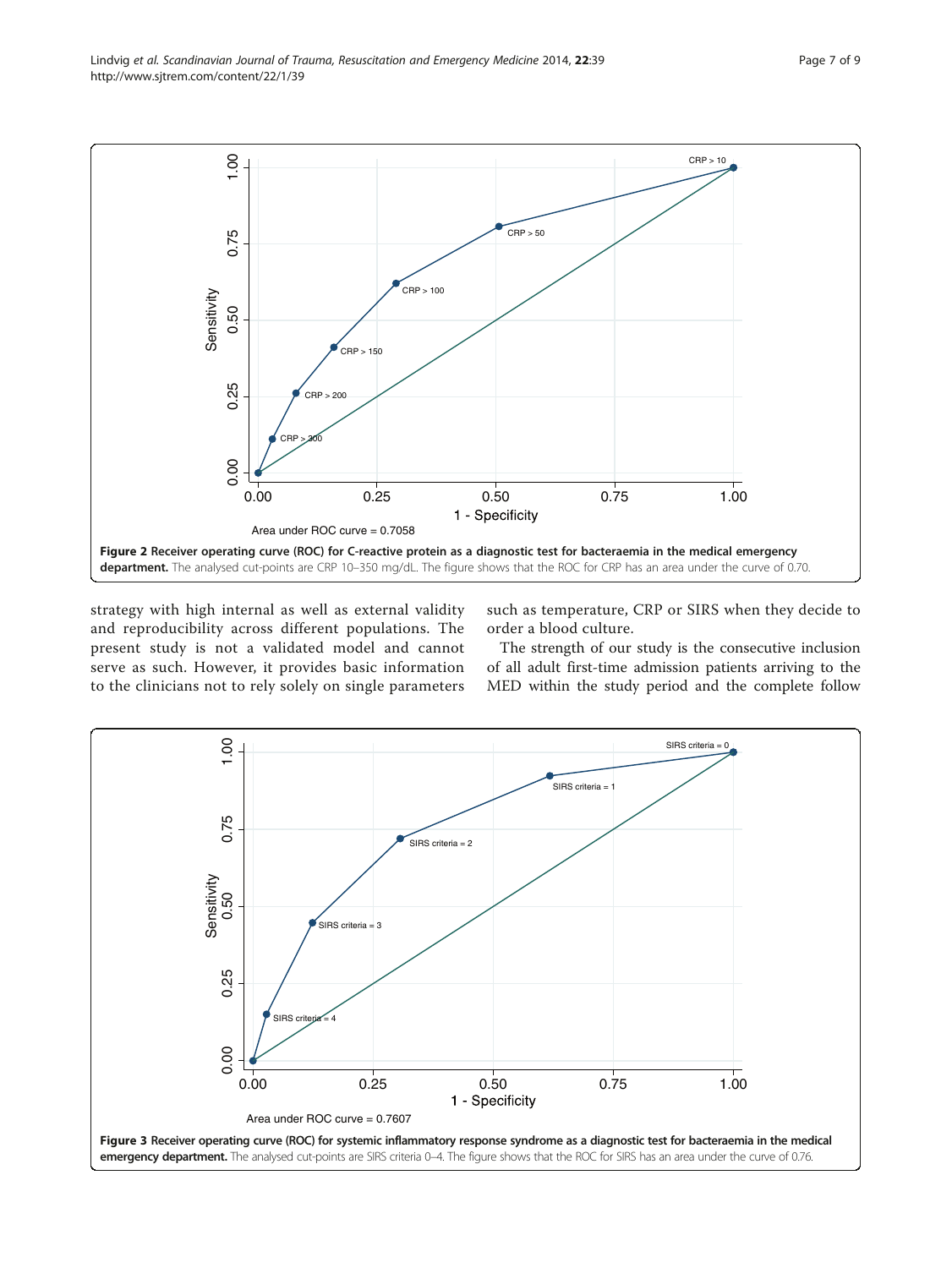<span id="page-7-0"></span>up on all included patients due to the unique personal identification number used by all Danish citizens.

We are aware of some potential limitations. As patients without blood cultures are classified as negative/non-bacteraemic, this might influence the predictive values for the presented results. However we were not able to take into account, whether or not patients without bloodcultures had undiagnosed bacteraemia. The MED does not receive obvious cardiological, chronic oncological, haematological, nephrological or acute haemorrhagic patients, parturient women and paediatric patients. This means that the results do not apply to all acute medical patients. Furthermore, this is a single-centre study, reflecting the standard care at Odense University Hospital within this period, and therefore the results may not be entirely generalizable to other wards and hospitals.

# Conclusion

34% of the acute medical bacteraemic patients had a normal temperature when arriving at the hospital, 32% had a CRP below 100 mg/L and 28% did not fulfil the criteria for SIRS. However, patients with a normal temperature in combination with CRP < 100 mg/L and no SIRS had a negative likelihood ratio of 0.1 for bacteraemia.

#### Competing interests

The authors declare that they have no conflict of interest.

#### Authors' contributions

KPL and ATL conceived the study, designed the trial, and obtained research funding. DPH, SLN and TGJ helped analyze the data; all authors contributed substantially to its revision. KPL takes responsibility for the paper as a whole. All authors read and approved the final manuscript.

#### Funding

Katrine Prier Lindvig is supported by an unrestricted grant from Fonden af 17121981. Co-authors: Annmarie Lassen is supported by an unrestricted grant from the private philanthropic foundation TrygFoundation given to University of Southern Denmark. Court Pedersen has received payment for educational activities from Gilead, Abbott and MSD. Other co-authors: no funding to declare.

The information has previously been presented at the 5th Danish Emergency Medicine Conference, in April 2013, whereas the abstract have been published in Scandinavian Journal of Trauma, Resuscitation & Emergency Medicine.

#### Author details

<sup>1</sup>Department of Emergency Medicine, Odense University Hospital, Sdr. Boulevard 29, 5000 Odense C, Denmark. <sup>2</sup>Department of Infectious Diseases, Odense University Hospital, Sdr. Boulevard 29, 5000 Odense C, Denmark. <sup>3</sup>Department of Clinical Microbiology, Odense University Hospital, Sdr. Boulevard 29, 5000 Odense C, Denmark. <sup>4</sup>Department of Clinical Biochemistry and Pharmacology, Odense University Hospital, Sdr. Boulevard 29, 5000 Odense C, Denmark.

#### Received: 2 October 2013 Accepted: 25 June 2014 Published: 15 July 2014

#### References

- Shapiro NI, Wolfe RE, Wright SB, Moore R, Bates DW: Who needs a blood culture? A prospectively derived and validated prediction rule. J Emerg Med 2008, 35(3):255–264. PubMed PMID: 18486413.
- 2. Rivers E, Nguyen B, Havstad S, Ressler J, Muzzin A, Knoblich B, Peterson E, Tomlanovich M, Early Goal-Directed Therapy Collaborative Group: Early

goal-directed therapy in the treatment of severe sepsis and septic shock. N Engl J Med 2001, 345(19):1368–1377. PubMed PMID: 11794169. Epub 2002/01/17. eng.

- 3. Kumar A, Roberts D, Wood KE, Light B, Parrillo JE, Sharma S, Suppes R, Feinstein D, Zanotti S, Taiberg L, Gurka D, Kumar A, Cheang M: Duration of hypotension before initiation of effective antimicrobial therapy is the critical determinant of survival in human septic shock. Crit Care Med 2006, 34(6):1589–1596. PubMed PMID: 16625125. Epub 2006/04/21. eng.
- 4. Javaloyas M, Garcia-Somoza D, Gudiol F: Epidemiology and prognosis of bacteremia: a 10-y study in a community hospital. Scand J Infect Dis 2002, 34(6):436–441. PubMed PMID: 12160171. Epub 2002/08/06. eng.
- 5. Coburn B, Morris AM, Tomlinson G, Detsky AS: Does this adult patient with suspected bacteremia require blood cultures? JAMA 2012, 308(5):502–511. PubMed PMID: 22851117. Epub 2012/08/02. eng.
- 6. Seigel TA, Cocchi MN, Salciccioli J, Shapiro NI, Howell M, Tang A, Donnino MW: Inadequacy of temperature and white blood cell count in predicting bacteremia in patients with suspected infection. J Emerg Med 2012, 42(3):254–259. PubMed PMID: 20674238.
- 7. Lee CC, Hong MY, Lee NY, Chen PL, Chang CM, Ko WC: Pitfalls in using serum C-reactive protein to predict bacteremia in febrile adults in the ED. Am J Emerg Med 2012, 30(4):562–569. PubMed PMID: 21514766. Epub 2011/04/26. eng.
- 8. Wyllie DH, Bowler IC, Peto TE: Bacteraemia prediction in emergency medical admissions: role of C reactive protein. J Clin Pathol 2005, 58 (4):352–356. PubMed PMID: 15790696. Pubmed Central PMCID: PMC1770625.
- 9. Adams NG: Diagnostic use of C-reactive protein in bacteraemic emergency department patients. Emerg Med Australas 2005, 17(4):371–375. PubMed PMID: 16091100. Epub 2005/08/11. eng.
- 10. Comstedt P, Storgaard M, Lassen AT: The Systemic Inflammatory Response Syndrome (SIRS) in acutely hospitalised medical patients: a cohort study. Scand J Trauma Resusc Emerg Med 2009, 17:67. PubMed PMID: 20035633. Pubmed Central PMCID: 2806258.
- 11. Leth RA, Forman BE, Kristensen B: Predicting Bloodstream Infection via Systemic Inflammatory Response Syndrome or Biochemistry. J Emerg Med 2013, 44(2):550–557. PubMed PMID: 22999775. Epub 2012/09/25. eng.
- 12. Lynge E, Sandegaard JL, Rebolj M: The Danish national patient register. Scand J Public Health 2011, 39(7 Suppl):30–33. PubMed PMID: 21775347. Epub 2011/08/04. eng.
- 13. Pedersen CB: The Danish civil registration system. Scand J Public Health 2011, 39(7 Suppl):22–25. PubMed PMID: 21775345. Epub 2011/08/04. eng.
- 14. Murray PRBE, Pfaller MA, Tenover FC, Yolken RH (Eds): Manual of Clinical Microbiology. 7th edition. Washington DC: Americal Society for Microbiology; 1999.
- 15. Gradel KO, Knudsen JD, Arpi M, Ostergaard C, Schonheyder HC, Sogaard M: Classification of positive blood cultures: computer algorithms versus physicians' assessment - development of tools for surveillance of bloodstream infection prognosis using population-based laboratory databases. BMC Med Res Methodol 2012, 12(1):139. PubMed PMID: 22970812. Epub 2012/09/14. Eng.
- 16. Leal J, Gregson DB, Ross T, Flemons WW, Church DL, Laupland KB: Development of a novel electronic surveillance system for monitoring of bloodstream infections. Infect Control Hosp Epidemiol 2010, 31(7):740–747. PubMed PMID: WOS:000278374000012.
- 17. Horan TC, Andrus M, Dudeck MA: CDC/NHSN surveillance definition of health care-associated infection and criteria for specific types of infections in the acute care setting. Am J Infect Control 2008, 36(5):309–332. PubMed PMID: WOS:000256535100001.
- 18. Roberts FJ: Definition of polymicrobial bacteremia. Rev Infect Dis 1989, 11(6):1029–1030.
- 19. Povoa P: C-reactive protein: a valuable marker of sepsis. Intensive Care Med 2002, 28(3):235–243. PubMed PMID: 11904651. Epub 2002/03/21. eng.
- 20. Nystrom PO: The systemic inflammatory response syndrome: definitions and aetiology. J Antimicrob Chemother 1998, 41(Suppl A):1-7. PubMed PMID: 9511080. Epub.
- 21. Charlson ME, Pompei P, Ales KL, MacKenzie CR: A new method of classifying prognostic comorbidity in longitudinal studies: development and validation. J Chronic Dis 1987, 40(5):373-383. PubMed PMID: 3558716. Epub 1987/01/01. eng.
- 22. Schisterman EF, Perkins NJ, Liu A, Bondell H: Optimal cut-point and its corresponding Youden Index to discriminate individuals using pooled